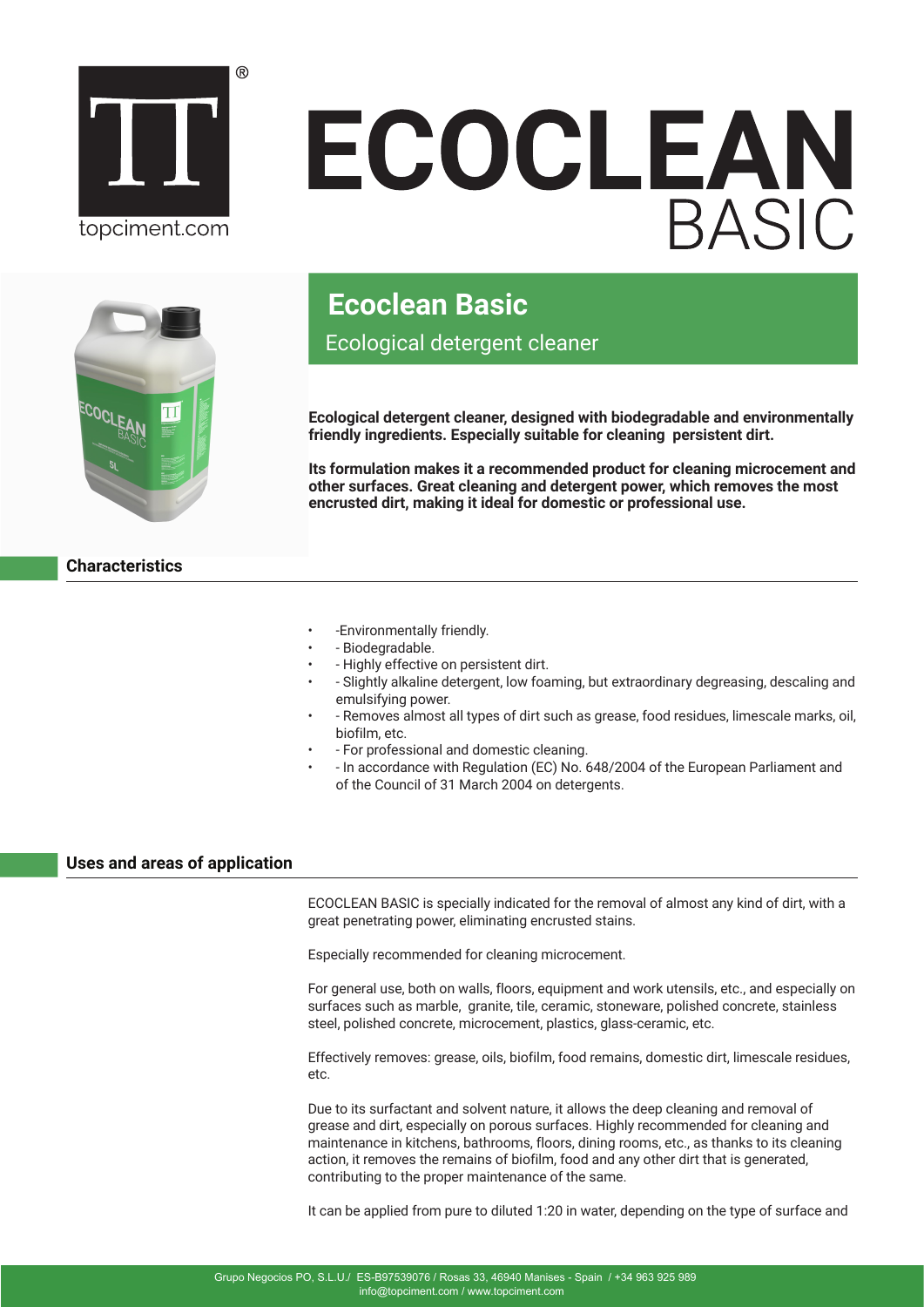|                        | the degree of dirt to be removed. The more concentrated, the faster and more powerful<br>the action.                                                                                                                                                                                                                       |
|------------------------|----------------------------------------------------------------------------------------------------------------------------------------------------------------------------------------------------------------------------------------------------------------------------------------------------------------------------|
|                        | In homes, offices, shops, waiting rooms, kitchens, bathrooms, canteens, food industry,<br>department stores, warehouses, stores, leisure centres, bars and restaurants, hotels,<br>hospitals, etc.                                                                                                                         |
|                        | After its application, the treated surface should be rinsed with water to remove the<br>product residues.                                                                                                                                                                                                                  |
|                        | Due to its low foaming power, it can be used with industrial machines such as floor<br>scrubbers.poder de acción.                                                                                                                                                                                                          |
|                        | En viviendas, oficinas, comercios, salas de espera, cocinas, baños, comedores, industria<br>alimentaria, grandes superficies, almacenes, centros de ocio, bares y restaurantes,<br>hoteles, hospitales, etc.<br>Tras su aplicación, debe aclarase con agua la superficie tratada, para eliminar los restos<br>de producto. |
|                        | Gracias a su bajo poder espumante, puede emplearse con maquinaria industrial como<br>fregadoras para suelos.                                                                                                                                                                                                               |
| <b>Consumption</b>     |                                                                                                                                                                                                                                                                                                                            |
| <b>Technical data</b>  | Its pure yield is approximately 165-250 ml/m2 of product; diluted 1:5 in water 33-50 ml/<br>m2; and diluted 1:20 in water 10-12.5 ml/m2, depending on the degree of dirt, the type of<br>substrate and absorption.                                                                                                         |
|                        |                                                                                                                                                                                                                                                                                                                            |
|                        | Colour: green<br>$\bullet$<br>Appearance: clear liquid.<br>Density: 1,04 ±0,02 g/cm3<br>pH: 9-10<br>Diluent: water                                                                                                                                                                                                         |
| <b>Characteristics</b> |                                                                                                                                                                                                                                                                                                                            |
|                        | ECOCLEAN BASIC is a concentrated alkaline detergent cleaner based on special<br>alcohols and surfactants, free of EDTA, chlorine, phosphates and ammonia.<br>$\bullet$<br>Water soluble.<br>$\bullet$                                                                                                                      |

# **Application**

### **In Microcement:**

Use 40-50 mL of product per 5 L of water. Apply with a mop and rinse. Important: before using ECOCLEAN BASIC, wait at least two weeks from the application of Topsealer WT One Coat or Topsealer WT Quick Dry varnish, to guarantee its correct curing and avoid damaging it.

### **General uses:**

The application is carried out in concentrate and/or dilution with the aid of a synthetic bristle brush, sprayer, sponge, scouring pad or with the aid of suitable cleaning equipment. It can be applied from pure to diluted 1:20 with water, depending on the degree of dirtiness of the surface and the type of substrate.